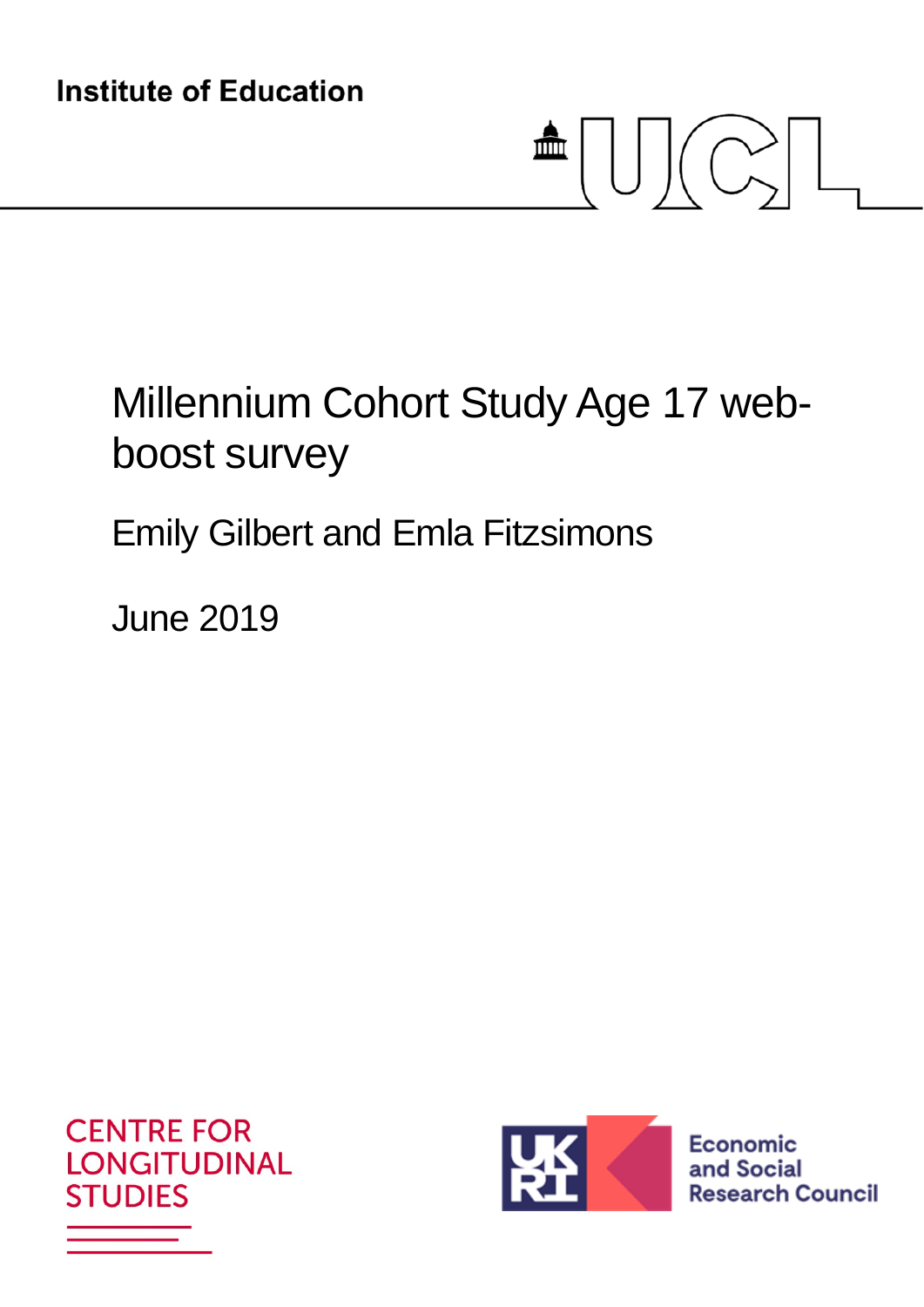## **Contents**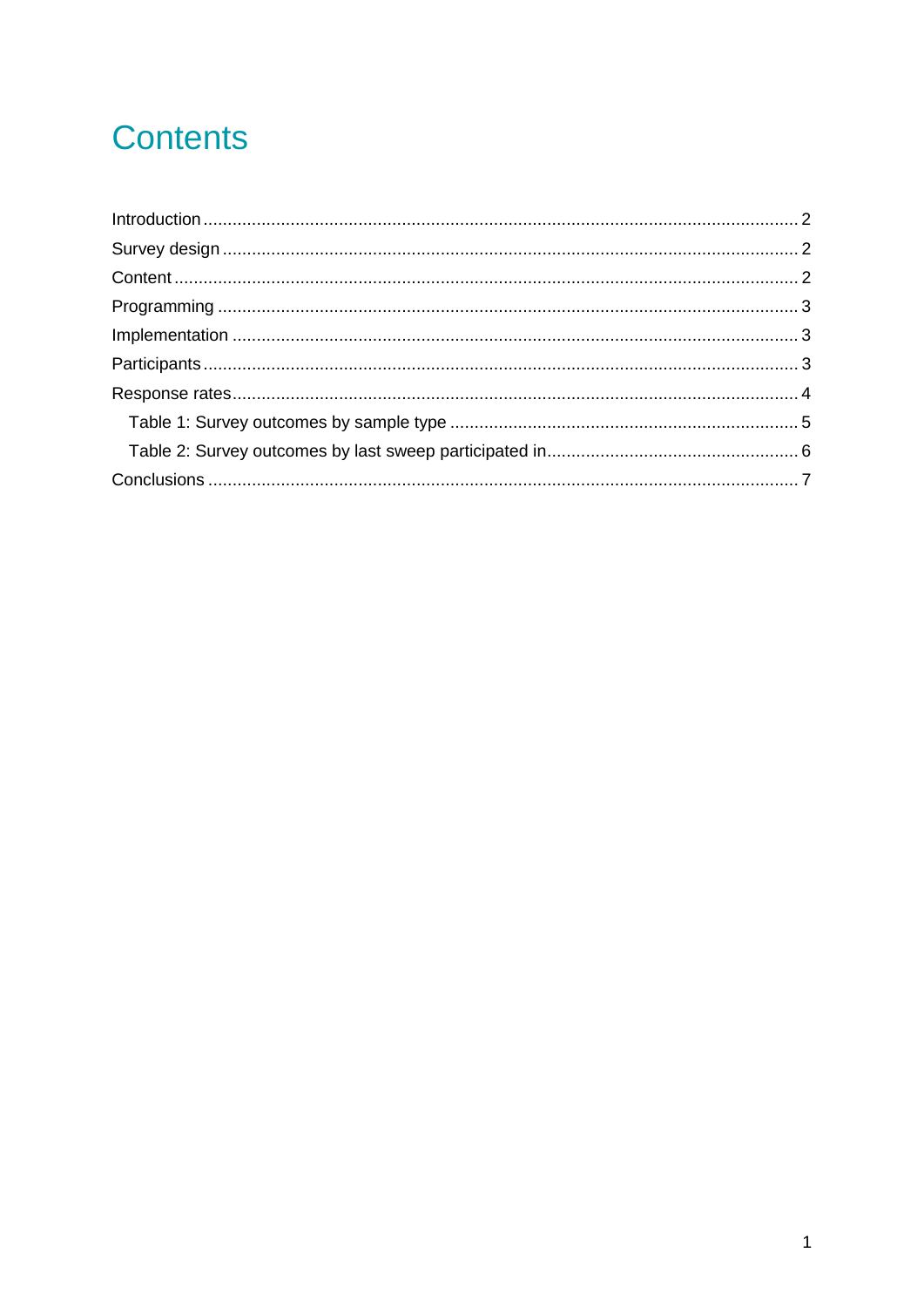## Introduction

The main stage fieldwork of the Millennium Cohort Study Age 17 Survey finished in March 2019. This sweep was conducted primarily face-to-face and involved an interview, selfcompletion questionnaire and a cognitive assessment with cohort members. Interviewers also measured their height, weight and body fat percentage, and collect their consent for a range of administrative data linkages. After the visit, cohort members were asked to complete a web survey. Parents were also asked to fill in a short questionnaire about the cohort member during the visit, and invited to complete a web questionnaire. A wide range of best practice measures were employed during fieldwork to maximise response, including reissuing refusals and non-contacts.

Response rates, at 73.3%, were slightly lower than expected, driven in part by high levels of refusals. It was therefore decided to conduct a non-response follow-up by web to boost the overall response rates. The study considered it particularly important to engage cohort members at this stage in their lives, on the cusp of transition to adulthood. It was also deemed important to collect up to date contact details from them, to enable the study to continue to follow them in the future. Finally, it was considered an excellent way to reengage the emigrant sample (N=132) in the study.

In order to achieve this, we designed a web survey to collect data from cohort members who had not participated in the main stage of the Age 17 Survey (N=2506).

## Survey design

#### **Content**

The survey took approximately 15 minutes to complete, and contained questions on a range of topics, including:

- Identity
- Attitudes
- Personality
- Health and wellbeing
- Relationships, sex and pregnancy
- Risky behaviours

Questions were chosen – from among the complete Age 17 cohort member questionnaire content - on the basis of their scientific and policy importance. Cohort members were also asked to provide up to date contact information, for the purpose of future contact from the study.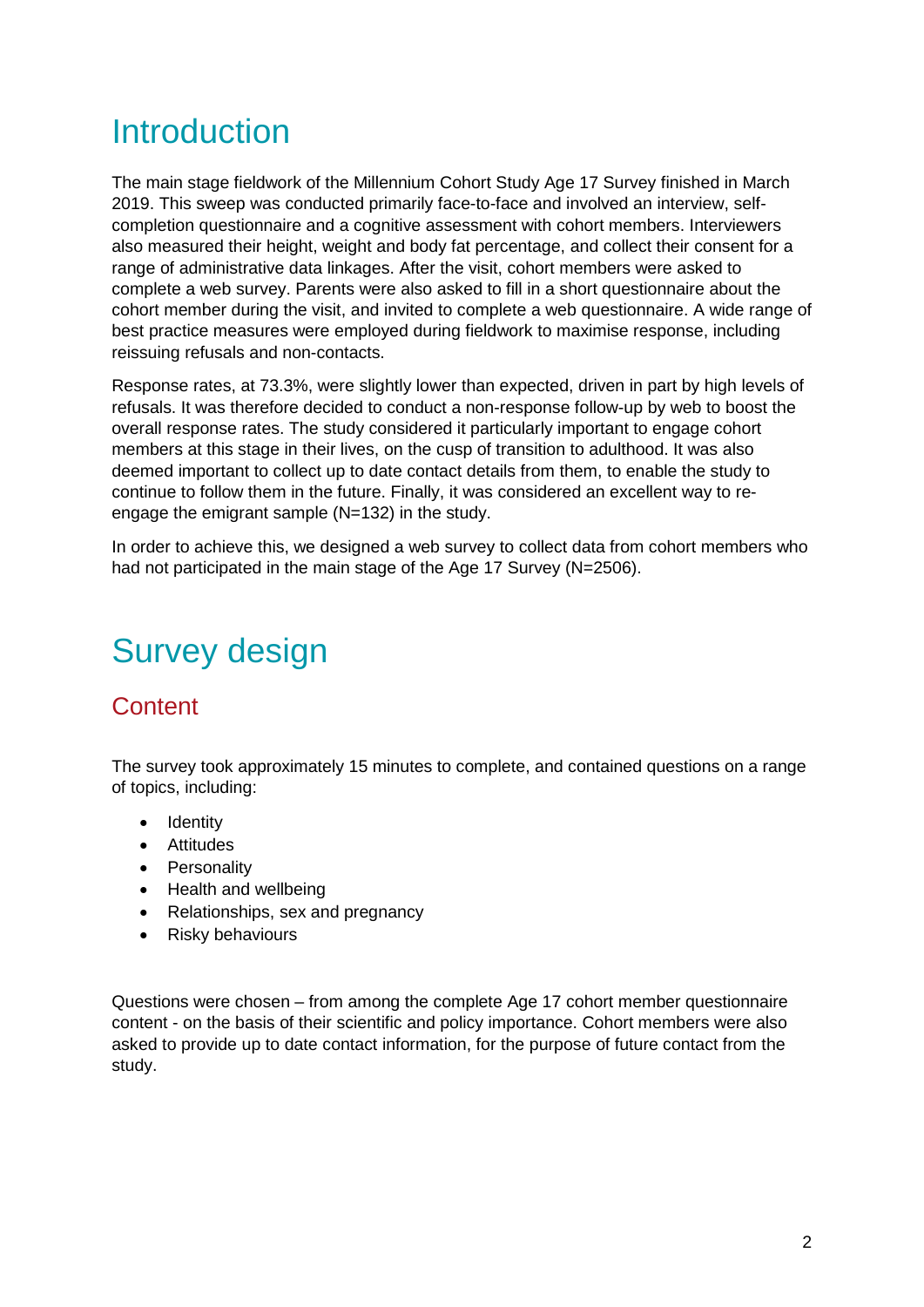#### Programming

The survey was programmed by Ipsos MORI, the fieldwork provider for the Age 17 Survey. In order to maximise response, it was designed to be device-agnostic, and so was accessible via smartphones, tablets, laptops and PCs, and on a variety of operating systems.

#### Implementation

Fieldwork for the web-boost survey took place between April and May 2019. A soft-launch approach was implemented, whereby 500 cases were released in one batch in early April to test procedures and ensure complaints were not generated by this approach. Following the success of this pilot, the remaining cases were approached to participate in early May.

Cohort members were invited to take part in the survey via a letter sent directly to them. Two days later, they received an email invitation. Where only a postal address or an email address was known, only a letter or an email was sent, as applicable. A bespoke version of the letter and email was created for the emigrant sample.

Letters contained a URL that directed respondents to the web survey, as well as a unique ID, required to login and do the survey. Emails contained a unique link for the respondent to click on and access the questionnaire, without needing to enter an ID.

A study-branded badge was included with the invitation letter.

One week after the invitation letter was sent cohort members who had yet to complete the online questionnaire, and for whom we had a postal address, were sent a reminder postcard asking them to go online and fill in the survey. The postcard contained a link to the survey and a reminder of the unique ID, and was sent contained within an envelope.

The web-boost survey generated no complaints from cohort members.

## **Participants**

Only cohort members, and not their parents, were eligible to complete the boost questionnaire. Those with the following outcomes from the Age 17 Survey were included:

- Untraced movers for whom we held an email address for the cohort member
- Non-contact cases, i.e. those whom an interviewer was unable to contact (N=604)
- All refusers, including office refusals (N=1,251)
- Cases where household interview and/or the parent interview were done, but the cohort member had not taken part (N=519)

Additionally, cohort members who we knew had emigrated and for whom we had either a reasonably complete address or an email address were invited to participate (N=132).

The following cases were not included:

**•** Permanent refusals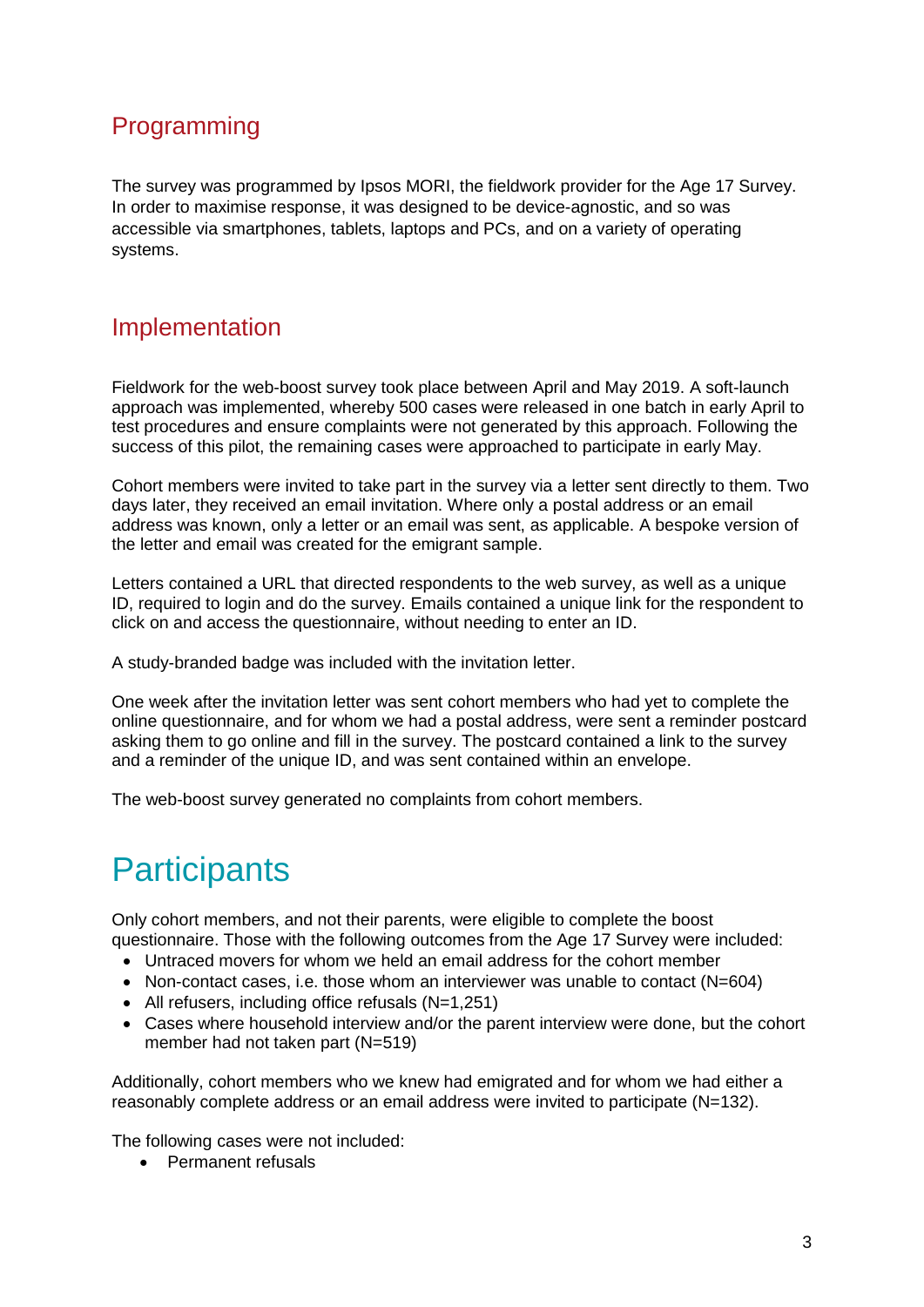Cases with an institutional address, for which there was no cohort member email address

A total of 2,506 cases were invited to take part in the web survey. These cases were split into three distinct types: 1) UK cohort members whose family had not completed the household interview (HH interview) at the Age 17 Survey, 2) UK cohort members who had not participated at the Age 17 Survey but whose family had completed the household interview, and 3) the emigrant sample, who were known to be living outside the UK.

### Response rates

A total of 253 cohort members either fully or partially completed the web survey, which equates to a response rate of 10.1%. Table 1 details the outcomes of the survey split by the three sample types. Table 2 shows the outcomes of the survey split by sweep of last participation.

Given that the target sample for this survey were those who had either refused at the Age 17 Survey (including many who had refused both initially and at the re-issue stage of fieldwork), or had been uncontactable, combined with the fact the survey was not incentivised, a response rate of 10.1% is very encouraging.

Overall, response to the Age 17 Survey was boosted by 1.1% by the web survey, taking the final response rate to 74.4%.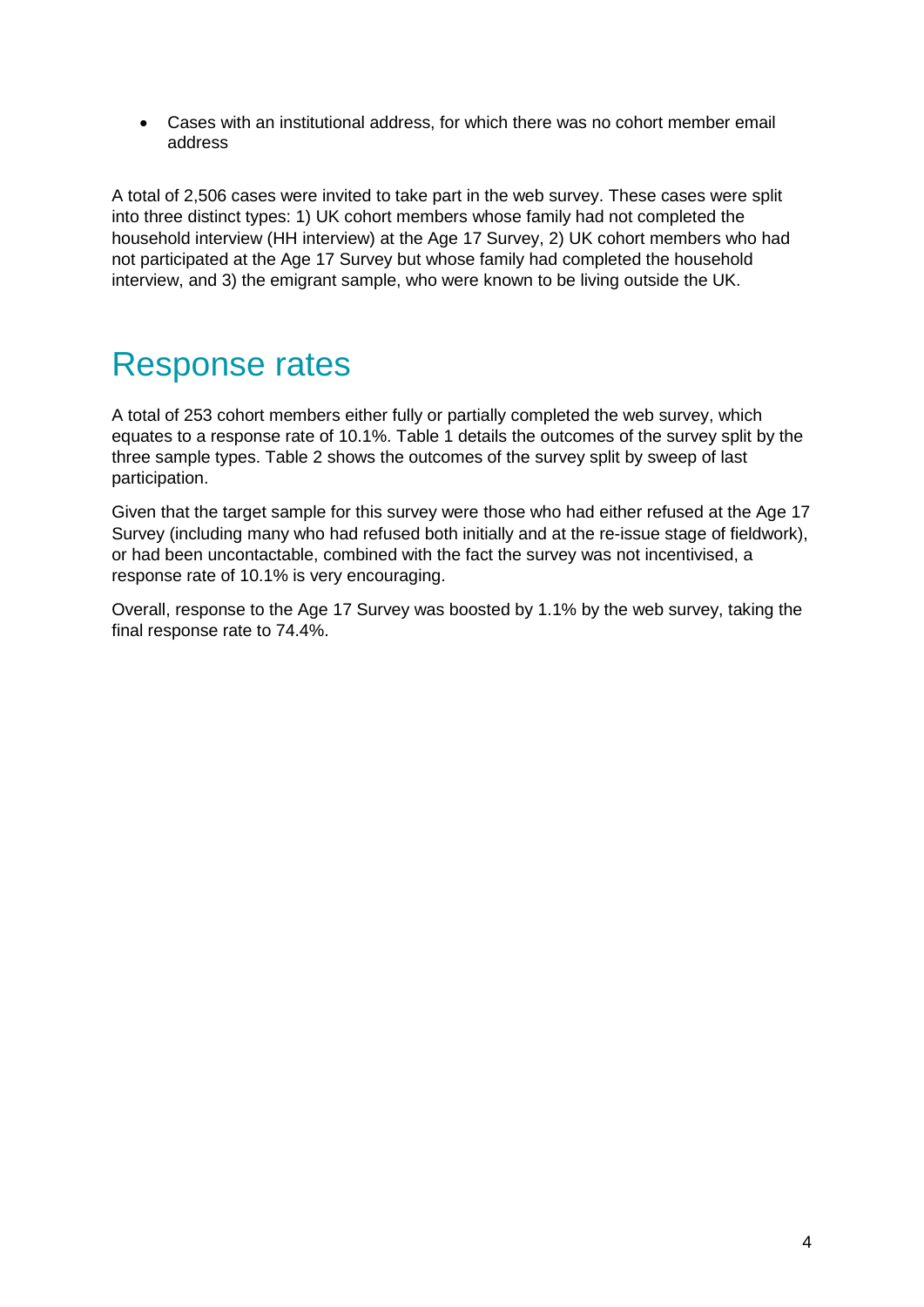#### **Table 1: Survey outcomes by sample type**

| <b>Outcome</b>                    | <b>UK only</b><br>sample -<br>without HH<br><b>interview</b> | <b>UK only</b><br>sample -<br>with HH<br>interview | <b>Emigrant</b><br>sample | <b>All</b><br>sample |  |
|-----------------------------------|--------------------------------------------------------------|----------------------------------------------------|---------------------------|----------------------|--|
| <b>Fully productive</b>           | 165                                                          | 33                                                 | 39                        |                      |  |
| Non-contact at main stage         | 54                                                           | n/a                                                | n/a                       |                      |  |
| Refusal at main stage             | 106                                                          | n/a                                                | n/a                       | 237                  |  |
| Untraced mover at main stage      | 5                                                            | n/a                                                | n/a                       |                      |  |
| HH interview only at main stage   | n/a                                                          | 33                                                 | n/a                       |                      |  |
| <b>Partially productive</b>       | 12                                                           | 1                                                  | 3                         |                      |  |
| Non-contact at main stage         | $\overline{4}$                                               | n/a                                                | n/a                       |                      |  |
| Refusal at main stage             | 8                                                            | n/a                                                | n/a                       | 16                   |  |
| Untraced mover at main stage      | 0                                                            | n/a                                                | n/a                       |                      |  |
| HH interview only at main stage   | n/a                                                          | $\mathcal I$                                       | n/a                       |                      |  |
| <b>Survey started</b>             | 7                                                            | $\overline{2}$                                     | $\overline{2}$            |                      |  |
| Non-contact at main stage         | 3                                                            | n/a                                                | n/a                       | 11                   |  |
| Refusal at main stage             | 3                                                            | n/a                                                | n/a                       |                      |  |
| Untraced mover at main stage      | 1                                                            | n/a                                                | n/a                       |                      |  |
| HH interview only at main stage   | n/a                                                          | $\overline{c}$                                     | n/a                       |                      |  |
| <b>Unproductive (not started)</b> | 1671                                                         | 483                                                | 88                        |                      |  |
| Non-contact at main stage         | 496                                                          | n/a                                                | n/a                       |                      |  |
| Refusal at main stage             | 1134                                                         | n/a                                                | n/a                       | 2242                 |  |
| Untraced mover at main stage      | 41                                                           | n/a                                                | n/a                       |                      |  |
| HH interview only at main stage   | n/a                                                          | 483                                                | n/a                       |                      |  |
| <b>Total issued sample</b>        | 1855                                                         | 519                                                | 132                       | 2,506                |  |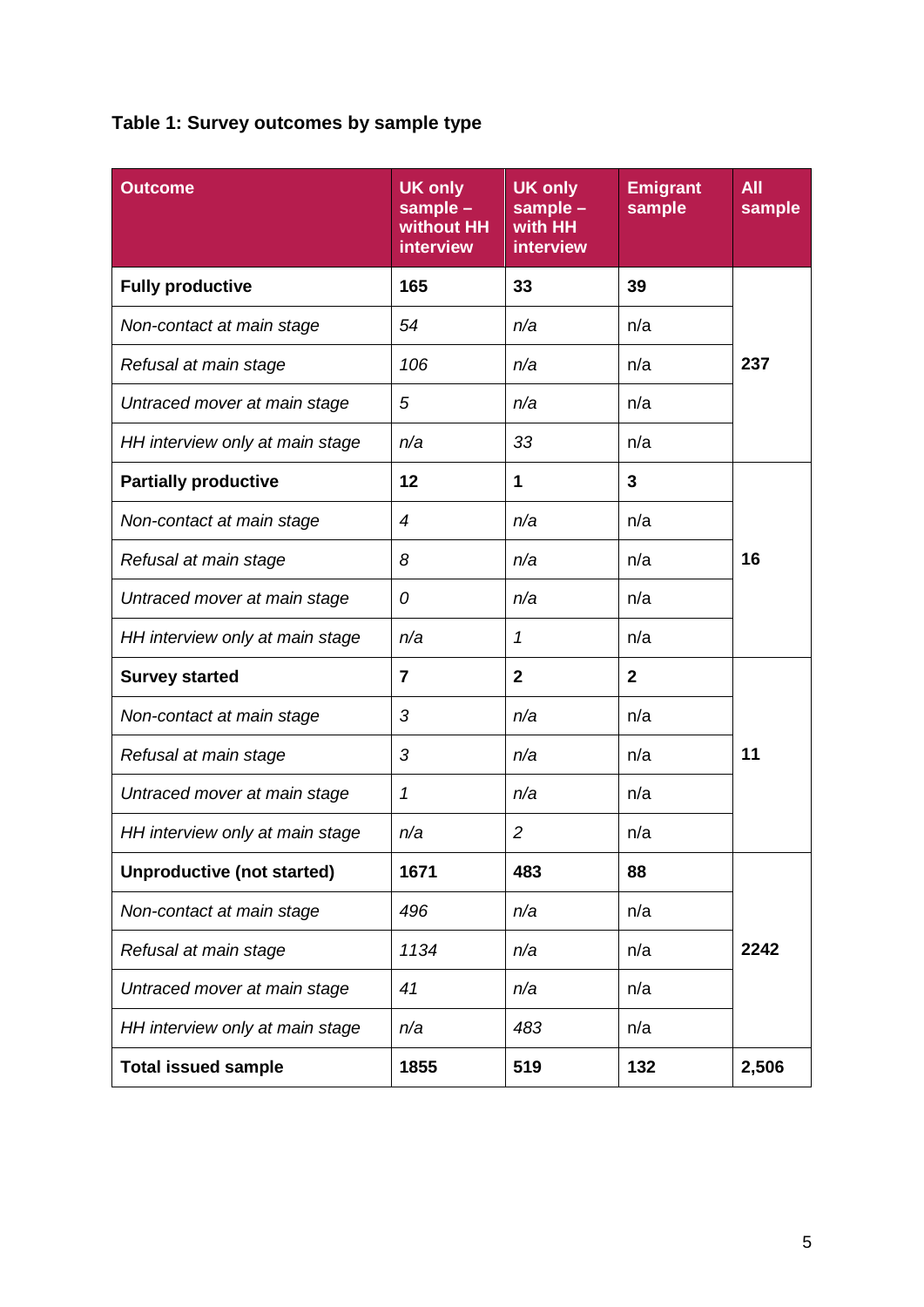#### **Table 2: Survey outcomes by last sweep participated in**

| <b>Outcome</b>                    | <b>UK only</b><br>sample -<br>without<br><b>HH</b><br>interview | <b>UK only</b><br>sample -<br>with HH<br>interview | <b>Emigrant</b><br>sample | <b>All</b><br>sample |
|-----------------------------------|-----------------------------------------------------------------|----------------------------------------------------|---------------------------|----------------------|
| <b>Fully productive</b>           | 165                                                             | 33                                                 | 39                        |                      |
| Last participated at Sweep 1      | 1                                                               | $\boldsymbol{O}$                                   | n/a                       | 237                  |
| Last participated at Sweep 2      | $\overline{2}$                                                  | 0                                                  | n/a                       |                      |
| Last participated at Sweep 3      | 3                                                               | $\mathcal{I}$                                      | n/a                       |                      |
| Last participated at Sweep 4      | 11                                                              | $\overline{2}$                                     | n/a                       |                      |
| Last participated at Sweep 5      | 40                                                              | $\overline{7}$                                     | n/a                       |                      |
| Last participated at Sweep 6      | 108                                                             | 23                                                 | n/a                       |                      |
| <b>Partially productive</b>       | 12                                                              | 1                                                  | 3                         | 16                   |
| Last participated at Sweep 1      | 0                                                               | 0                                                  | n/a                       |                      |
| Last participated at Sweep 2      | 0                                                               | 0                                                  | n/a                       |                      |
| Last participated at Sweep 3      | 0                                                               | 0                                                  | n/a                       |                      |
| Last participated at Sweep 4      | $\overline{4}$                                                  | $\overline{O}$                                     | n/a                       |                      |
| Last participated at Sweep 5      | 3                                                               | $\mathcal{I}$                                      | n/a                       |                      |
| Last participated at Sweep 6      | 5                                                               | 0                                                  | n/a                       |                      |
| <b>Survey started</b>             | $\overline{7}$                                                  | $\mathbf{2}$                                       | $\mathbf{2}$              |                      |
| Last participated at Sweep 1      | 0                                                               | 0                                                  | n/a                       | 11                   |
| Last participated at Sweep 2      | $\overline{1}$                                                  | 0                                                  | n/a                       |                      |
| Last participated at Sweep 3      | 0                                                               | 0                                                  | n/a                       |                      |
| Last participated at Sweep 4      | 0                                                               | 0                                                  | n/a                       |                      |
| Last participated at Sweep 5      | $\mathcal O$                                                    | $\overline{0}$                                     | n/a                       |                      |
| Last participated at Sweep 6      | 6                                                               | $\overline{2}$                                     | n/a                       |                      |
| <b>Unproductive (not started)</b> | 1671                                                            | 483                                                | 88                        |                      |
| Last participated at Sweep 1      | 35                                                              | $\mathcal I$                                       | n/a                       | 2242                 |
| Last participated at Sweep 2      | 21                                                              | 6                                                  | n/a                       |                      |
| Last participated at Sweep 3      | 84                                                              | 18                                                 | n/a                       |                      |